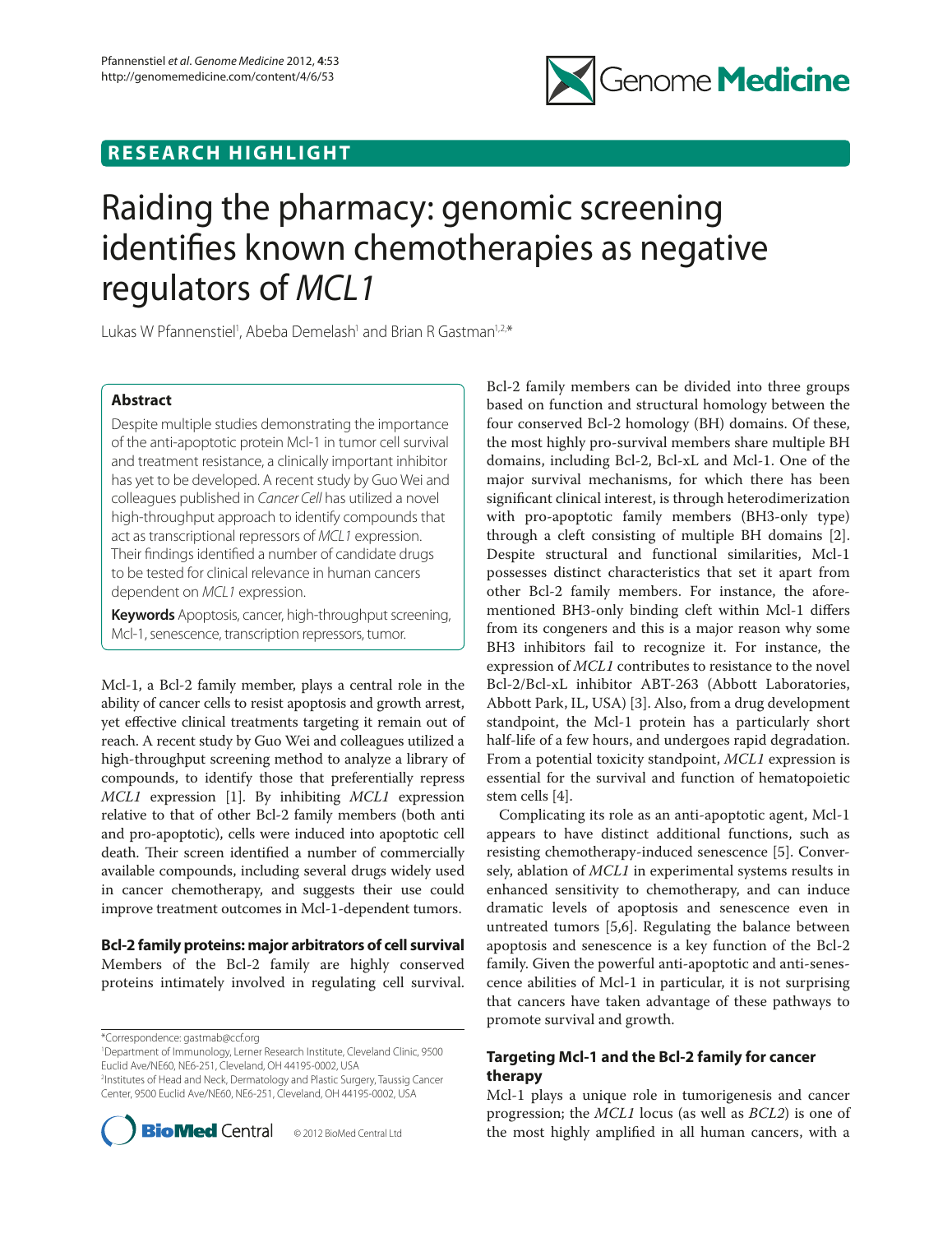

direct link to tumor development [7]. Although Mcl-1 was initially studied in hematopoietic tumors, it is clear that many solid tumors are also dependent on this survival factor. Despite the importance of Bcl-2 molecules like Mcl-1, clinically effective inhibitors remain elusive. For example, in clinical trials the anti-sense oligonucleotide Genasense (Genta, Berkeley Heights, NJ, USA), specifically targeting *BCL2* mRNA for degradation, has shown little promise. Similarly, the pan-Bcl-2 inhibitors (which target Mcl-1) AT-101 (Ascenta Therapeutics, Malvern, PA, USA) and Obatoclax (Cephalon, Frazer, PA, USA) showed promise in pre-clinical models, but have yet to demonstrate significant clinical benefit. Interestingly, ABT-263 (Navitoclax), which does not target Mcl-1, has shown some activity in a variety of cancers, but with significant toxicities [8]. Many of the clinically relevant Bcl-2 family targeting drugs are shown in Figure 1.

These inhibitors assume that the main function of Mcl-1 is through its BH3-binding pocket, a supposition that is now being challenged [5]. This concern can be partially addressed through the use of agents that reduce *MCL1* levels through inhibiting production or enhancing degradation. Multikinase inhibitors such as sorafenib, cdk inhibitors such as roscovatine, and deubiquitinase inhibitors such as WP1130 all significantly reduce *MCL1* expression. However, none is specific for *MCL1* expression and they alter many signaling pathways that may counteract their repression of *MCL1* expression [9]. Therefore, neither non-specific inhibition of *MCL1* expression nor targeting the BH3-only binding pocket may ultimately prove to be clinically effective.

## **A high-throughput approach to** *MCL1* **repression**

With the need for more specific Mcl-1 inhibitors in mind, Guo Wei and colleagues [1] screened for small molecule repressors of *MCL1* expression. Using a Luminex beadbased method capable of examining global mRNA levels, the screen focused on compounds that repressed *MCL1* expression (while not immediately causing cell death) relative to 48 other pro-apoptotic genes. Screening a library of 2,922 compounds obtained from the Broad Institute Chemical Biology Program, which included 530 US Food and Drug Administration-approved drugs, gave 24 candidates, of which 7 were chosen for further study based on commercial availability (likely excluding many newly discovered inhibitors) and clear dose-related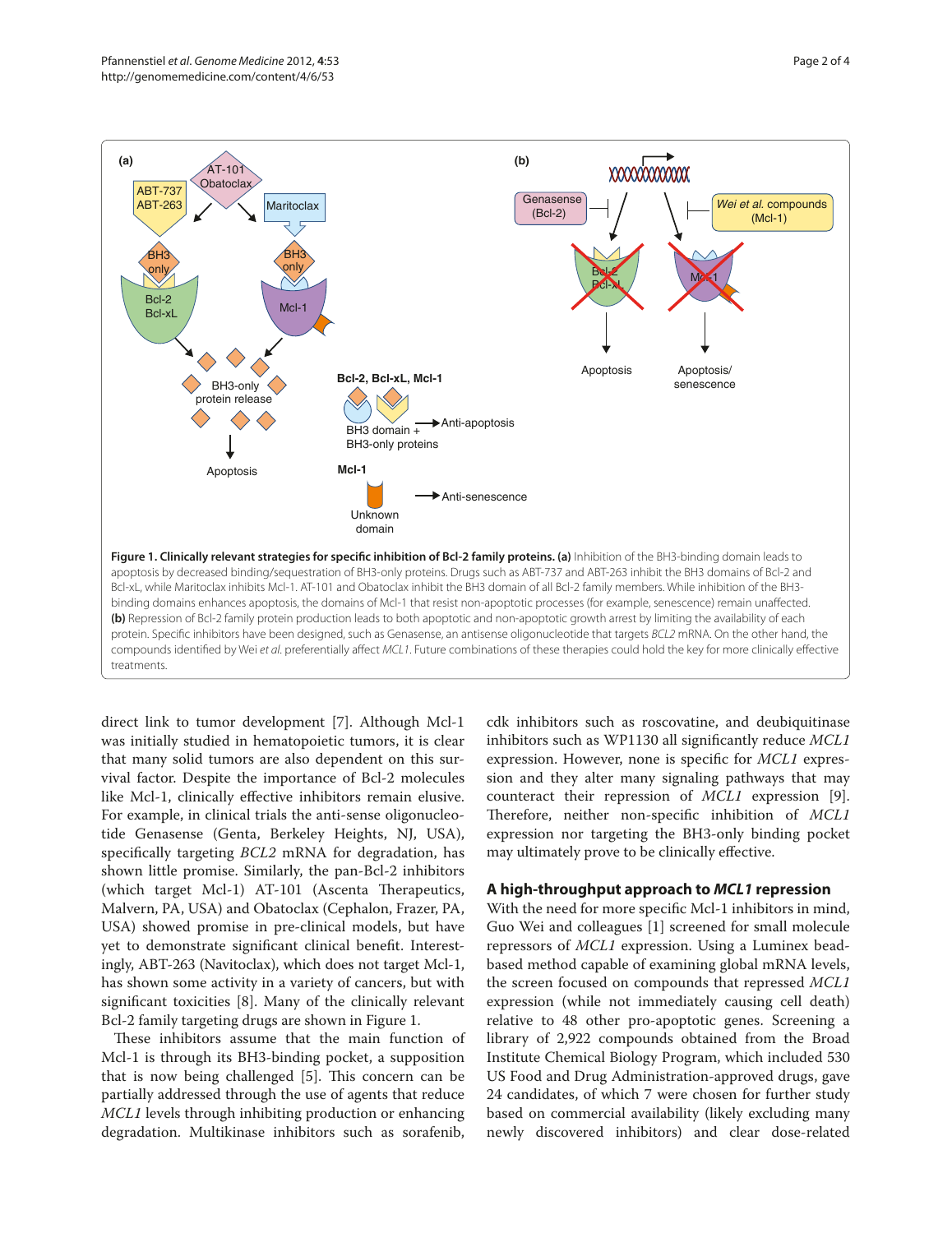repression of *MCL1* mRNA levels. These compounds included triptolide (a herbal extract possessing pro-apoptotic effects), the transcription inhibitors 5,6-dichlorobenzimidazole riboside and actinomycin D, a kinase inhibitor 5-iodotubercidin, and the anthracycline drugs doxorubicin, daunorubicin and epirubicin. Resistance to these compounds could be induced by ectopic *MCL1* expression, and RNA interference (RNAi) knockdown of *MCL1* could phenocopy the transcriptional profiles of drug treatment in multiple tumor cell lines.

The compounds found induced similar transcriptional responses despite having differing cytotoxic mechanisms, strongly suggesting these agents caused a generalized repression of transcription. This hypothesis was strengthened by the fact that the anthracycline drugs identified, known for their inhibition of DNA topoisomerase II, induced markedly different transcriptional profiles compared with etoposide, another topoisomerase inhibitor, which did not affect *MCL1*.

These data indicate that the specificity of the transcription repressing (TR) compounds for *MCL1* is primarily due to the short half-life of Mcl-1 protein, in that its high rate of degradation reduced its relative production while transcription was globally repressed. In effect, these compounds act as indirect suppressors of *MCL1* expression, highlighting the limitations of the screening strategy. While using general transcription repression rather than specific inhibition has the advantage of identifying a wide array of compounds utilizing potentially novel mechanisms, clearly this approach cannot distinguish between target-specific mechanisms (that is, those that act directly on *MCL1*) and general mechanisms that happen to affect *MCL1* preferentially. While the compounds chosen for further study induced similar indirect effects on *MCL1* expression, it is possible that other compounds identified in the screen, but not yet tested, could be more specific repressors. In fact, other studies have found that low levels of doxorubicin, identified in this screen, do not significantly alter *MCL1* expression [5].

Cancer is a heterogeneous disease, and tumor cells can have differing dependencies on pro-survival mechanisms regulated by Bcl-2 family proteins. Indeed, while conducting their screens, Wei *et al.* [1] identified a number of cell lines that continued to resist apoptosis after knockdown of *MCL1* by TR compounds or RNAi. The authors returned to their genomic screening model to identify genes whose expression correlated with sensitivity or resistance to *MCL1* repression. Genetic profiles (gene copy number and expression data) for over 18,000 genes and known mutation data for 34 genes over 72 cell lines were correlated with relative sensitivity to TR compounds. The screen identified a single candidate: the closely related Bcl-2 family member Bcl-xL. High *BCL2L2* (the gene encoding Bcl-xL) expression correlated with resistance to *MCL1* repression while low *BCL2L2* expression was associated with sensitivity. Both Mcl-1 and BclxL could bind the pro-apoptotic proteins Bim and Bak, and the release of these molecules contributed to apoptosis induced by TR compound treatment, suggesting a level of redundancy not previously reported.

Given that *MCL1* expression is a known resistance mechanism for inhibition of other *BCL2* genes, this result is not surprising. Further, it suggests that transcriptionrepressing drugs would be most efficacious in cancers possessing low *BCL2L2* expression. Also, using the technology employed by Wei *et al.*, additional drugs could be discovered by focusing on *BCL2L2* expression to synergize with those already identified that affect *MCL1*.

### **The clinical promise of transcriptional repressors**

An intriguing aspect of this study is that many of the identified TR compounds are already in clinical use, particularly the anthracycline drugs. The evidence that they exert at least part of their cytotoxic effect via repression of *MCL1* is novel, and suggests that regimens designed to take advantage of this process could enhance its efficacy. Further studies to identify optimal dosing and scheduling are clearly needed. With the apparent importance of *MCL1* expression in many cancers, the hope is that beneficial synergies could be found, particularly in combination with other Bcl-2 family inhibitors. Finally, the chemical genomic approach taken by Wei *et al.* has promise as a method to discover other novel specific transcription repressors of *MCL1* and other genes, and as a means of identifying possible combinations of existing chemotherapeutics to optimize their efficacy. This strategy could be especially helpful in combating therapy-resistant cancers, and used in personalized cancer-treatment models with a goal of optimally inhibiting specific genes and pathways.

#### **Abbreviations**

BH domain, Bcl-2 homology domain; RNAi, RNA interference; TR, transcription repressing.

#### **Competing interests**

The authors declare that they have no competing interests.

#### **Acknowledgements**

BRG, LWP and AD are supported by NIH grant R01CA132796.

Published: 27 June 2012

#### **References**

- 1. Wei G, Margolin AA, Haery L, Brown E, Cucolo L, Julian B, Shehata S, Kung AL, Beroukhim R, Golub TR: Chemical genomics identifies small-molecule MCL1 repressors and BCL-xL as a predictor of MCL1 dependency. *Cancer Cell* 2012, 21:547-562.
- 2. Danial NN, Korsmeyer SJ: Cell death: critical control points. *Cell* 2004, 116:205-219.
- 3. van Delft MF, Wei AH, Mason KD, Vandenberg CJ, Chen L, Czabotar PE, Willis SN, Scott CL, Day CL, Cory S, Adams JM, Roberts AW, Huang DC: The BH3 mimetic ABT-737 targets selective Bcl-2 proteins and efficiently induces apoptosis via Bak/Bax if Mcl-1 is neutralized. *Cancer Cell* 2006, 10:389-399.